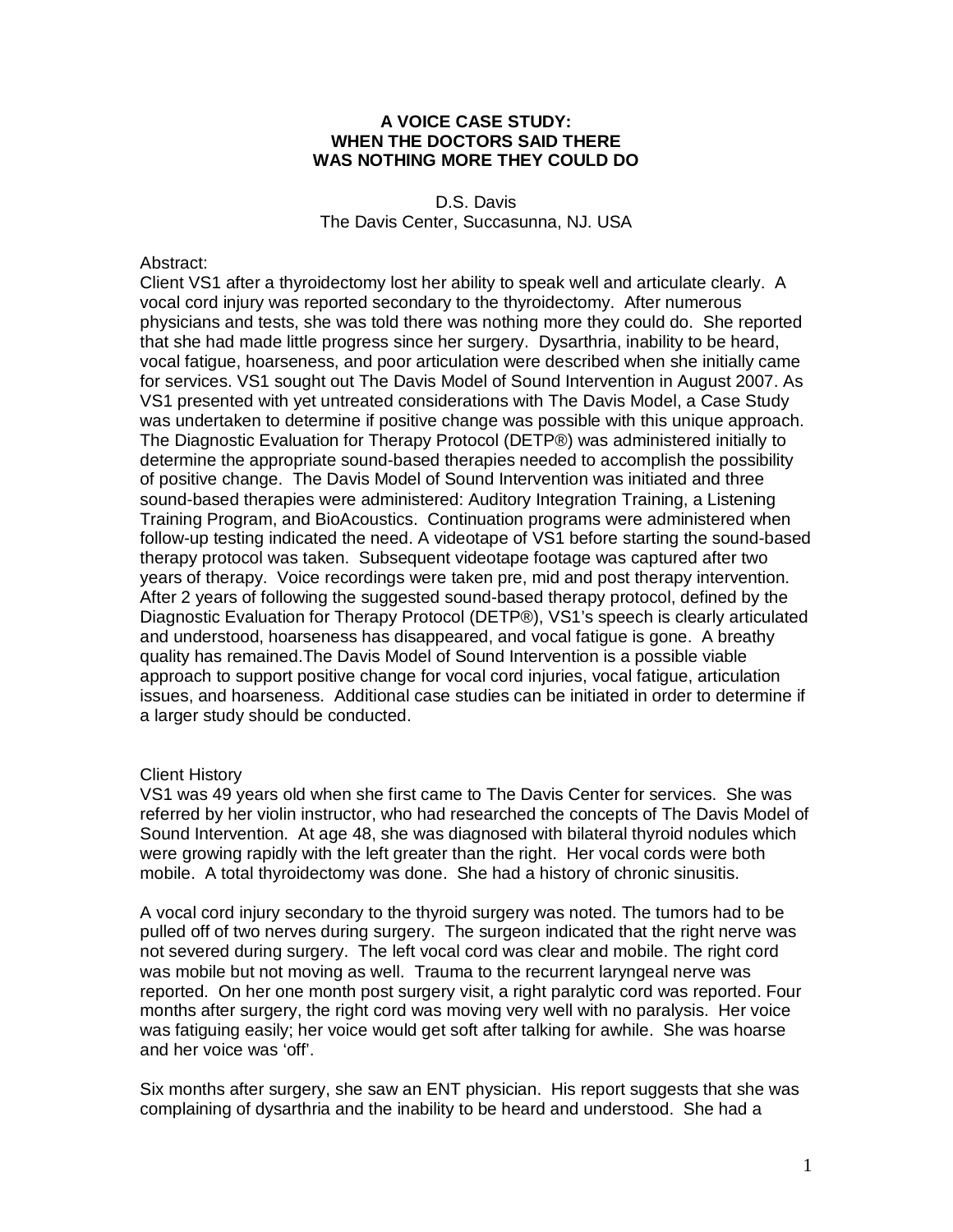halting speech pattern, and although her voice got better, the articulation did not. Her voice was characterized by hoarseness, vocal fatigue, and volume disturbances.

His report suggests that there is reduced diadochokinesis and loss of articulation of plosives and consonants. Her transition from consonants to sustained vowel is poor and lacking precision. There was no obvious tongue motion abnormality, however evidence of tongue fasciculation was present. Laryngeal examination showed good vocal fold motion with only a slight, subtle right paresis. There was reduced diadochokinesis to the right and left vocal folds as well. In the physician's impressions, he suggested that VS1 appeared to have suffered dysarthria and dysphonia. Additionally, there were subtle findings of palatal incompetence as well as laryngeal tongue involvement. There is evidence of tongue fasciculations. As a result, the evidence pointed to a central neurological disorder and not a peripheral laryngeal nerve disorder. Subsequent MRI testing evidenced normal functioning.

### Initial Intake Information

VS1 contacted The Davis Center seven months after surgery as she reported that no change was significantly made within the 7 months. She was told by 3 different physicians that there was nothing else that could be done for her. All clients utilizing The Davis Model of Sound Intervention must initially receive The Diagnostic Evaluation for Therapy Protocol (DETP®), a diagnostic evaluation that determines if, when, how long, and in what order any or all of the many different sound-based therapies can be appropriately applied<sup>1</sup>. A sound-based therapy uses the vibrational energy of sound with special equipment, specific programs, modified music and/or specific tones/beats, the need for which is identified with appropriate testing.<sup>2</sup> VS1 received the DETP on 8/20/07.

Initial Intake information also revealed that VS1 had always been affected by allergies, and had been prone to sinus infections. She had four surgeries over time to remove nasal polyps. She was prone to migraine headaches often triggered by light flashes. She was more sensitive on the right side. Prior to her surgery, she was sensitive to loud sound and thought movie theaters were too loud to attend. She also reported both mental and physical abuse by her mother. Her mother would hit her a lot on her face, often more on the right side than left, until age 30. She also yelled and screamed at her a lot. She had not spoken with her mother in over ten years and her sister for longer than that. She had been married for 9 ½ years on the initial testing date.

Her voice quality was so soft that it was difficult to hear her speak. She used many w/r substitutions and sounded like a child learning to use speech sounds. Her speech patterns were not always rhythmical.

### Background on The Davis Model of Sound Intervention

The Davis Model of Sound Intervention is a unique approach blending 3 tenets<sup>3</sup>:

1. There is a connection between the voice, the ear, and the brain. Five laws support this connection. Three were identified by Dr. Alfred Tomatis and were presented to the French Academie of Science in 1957. They became known as The Tomatis Effect and in summary suggest that the voice produces what the ear hears and when the correcting sound is reintroduced to the ear, the voice regains coherence. The remaining two laws were identified by D. Davis and presented to the Acoustical Society of America in 2004. They became known as The Davis Addendum to the Tomatis Effect and in summary suggest that the ear also emits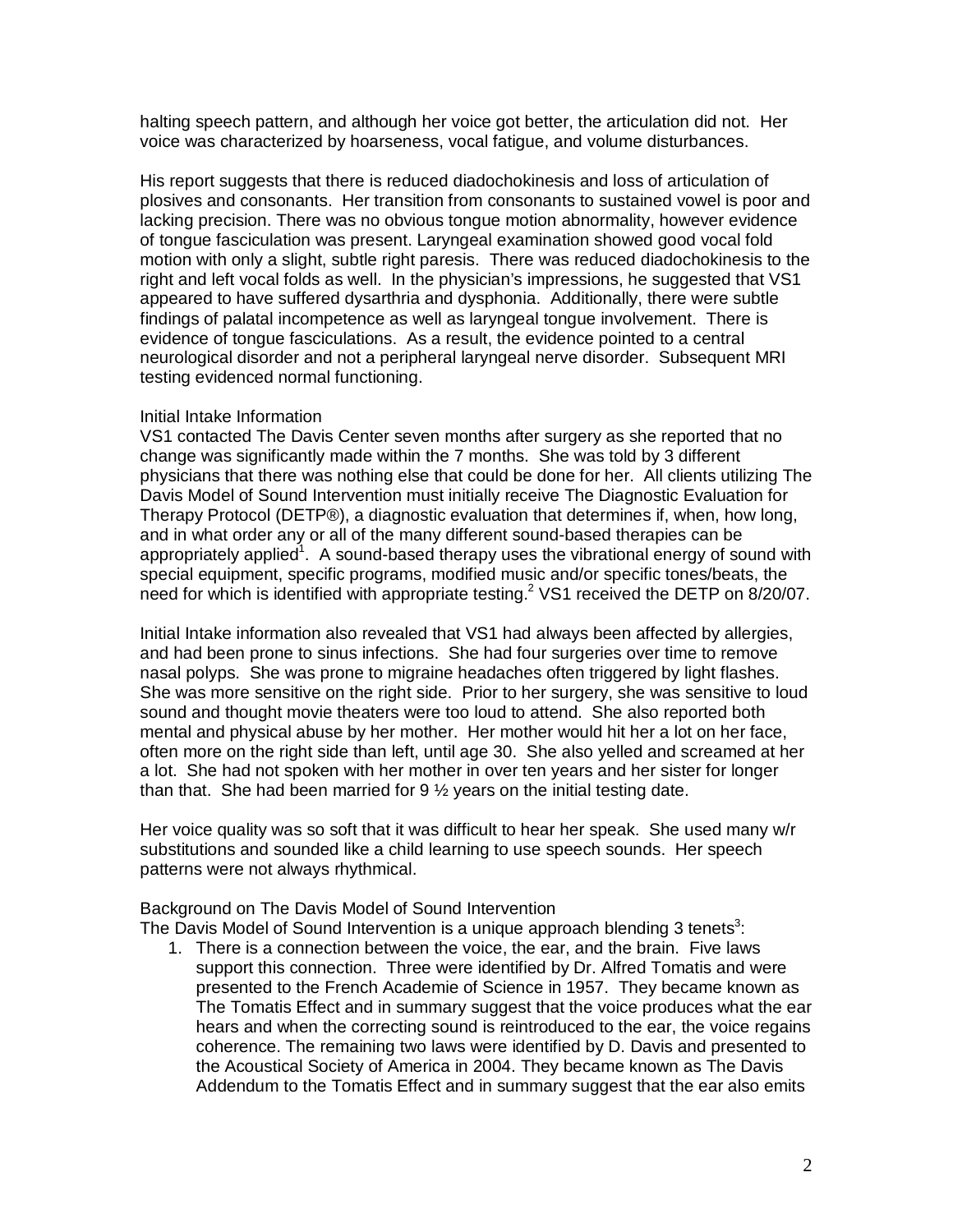the same stressed frequencies as the voice and when the correcting frequency is introduced to the body, the voice regains coherence.

- 2. Every cell in the body is a resonating entity, both emitting and receiving sound frequencies. As such, every part of the body responds to its correlating sound frequency. By reintroducing the correcting/balancing frequency, the body regains stability.
- 3. The ear is our body's global sensory processor, not just a hearing mechanism. Because of the way the body responds to sound wave vibrations, all of the sensory information of the body can be stimulated through the ear.

In addition to the 3 tenets, all sound-based therapies are not the same. The Tree of Sound Enhancement Therapy $\mathfrak{B}^4$  was created to provide a developmental flow chart for the correct administration of any sound-based therapy. The DETP is based upon this flow chart, and offers an assessment testing one's sense of hearing, sound processing skills, auditory processing skills, otoacoustic emissions, and a measurement of the person's vocal frequencies. The interpretation of the results formatted the protocol for change.

# Sound Protocol for VS1

The results of VS1's DETP identified many issues associated with the connection between the voice, the ear, and the brain. She demonstrated hypersensitivities to sound in three different ways. She demonstrated sound processing issues within vestibular, language, and attention/focus skills, as well as processing sound patterns more quickly through bone conduction vibration. She had difficulty identifying differences between pitches. Her voiceprint demonstrated many irregular patterns. These results demonstrated that sound-based therapies could make foundational change for her.

The protocol established followed in this order:

- 1. The first therapy suggested was Auditory Integration Training, which repatterns the acoustic reflex muscle in the middle ear cavity. There are 3 possible therapies at this level. VS1 used Berard Auditory Integration Training. This therapy is associated with the "Root System" of The Tree of Sound Enhancement Therapy.
- 2. In order to address VS1's specific wellness challenges brought about not only from the surgery, but overall wellness, BioAcoustics™ was suggested to be implemented at the same time as Auditory Integration Training.
- 3. Once Auditory Integration Training was finished, a Listening Training Program was suggested, which represents the "Trunk" of The Tree analogy. This program is modeled after the work of Dr. Alfred Tomatis and while there are a few programs to choose from, the Tomatis® Method was used with VS1. This program supports how the body processes sound through the reception of sound by the air within the external canal of the ear and the bone response of the entire body. Then the work is supported by introducing the listener to their own voice so that they can self-modulate their vocalizations.

After the therapies, VS1 reported the following changes:

- 1. After Auditory Integration Training:
	- a. The quality of her voice improved a lot
	- b. Speech became easier to produce
	- c. She could converse more easily without tiring
	- d. She felt others could understand her speech more easily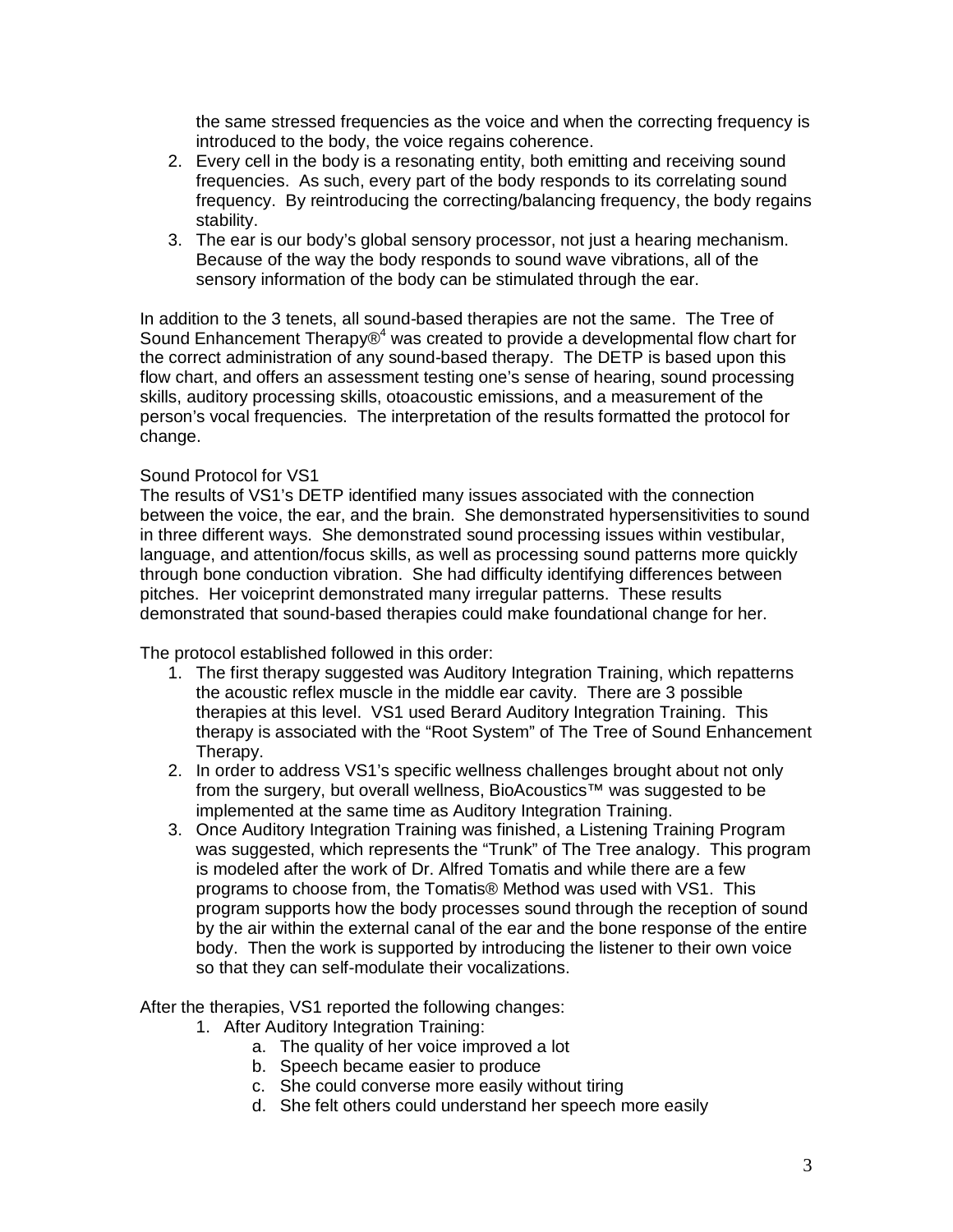- e. Her articulation improved
- f. She became less shy
- g. She had fewer allergic reactions.
- h. She was able to listen to music at a higher volume and no longer wore ear plugs.
- 2. After BioAcoustics (This science uses the Frequency Equivalents™ of body irregularities and by reintroducing the irregular frequencies to the ear, the body works towards stability.):
	- a. The muscles of the tongue and its supporting nutrients were stimulated, and enhanced and as a result, articulation was clearer.
	- b. The orbicularis oris muscle of the mouth provided better support for articulation.
	- c. The leukotrienes associated with her allergies decreased and her allergic responses were fewer.
- 3. After the Tomatis Method:
	- a. She could hear her own voice better
	- b. Others said that her voice was stronger.
	- c. She felt she had fewer problems communicating her thoughts.
	- d. New concepts came more quickly to her.
	- e. She was better able to memorize music
	- f. Her vocal range improved.
	- g. Her articulation was much clearer.

Over time, her friends and family all report that they can finally understand her again. The initial changes occurred within 3 months. Her therapy now comes in maintenance sessions only to help her maintain and support her progress. On her last visit, all articulation was clear and precise. Her voice was only slightly breathy. She reports that she is a happier person, can do more for herself and is looking ahead to her 50's being the best decade of her life. She restarted playing the violin, began painting more, and reports 'feeling free'.

### Summary

VS1 was helped with The Davis Model of Sound Intervention to regain her use of her voice after a thyroidectomy, which appears to have affected initially her vocal cords and other nerve/muscle innervations needed to speak. Three specific therapies based upon The Tree of Sound Enhancement Therapy were used: Berard Auditory Integration Training, the Tomatis Method, and BioAcoustics. VS1 improved her voice quality, articulation, vocal range, and strength of her voice, in addition to supporting her tongue and mouth muscles and nerves, her musical skills, and her communication skills. The combination of the therapies defined by the DETP provided the correct foundational sequence for the changes to occur.

Dorinne Davis can be contacted at ddavis@thedaviscenter.com Or c/o The Davis Center, 19 State Rt 10 E., Ste 25, Succasunna, NJ 07876

©Davis2010